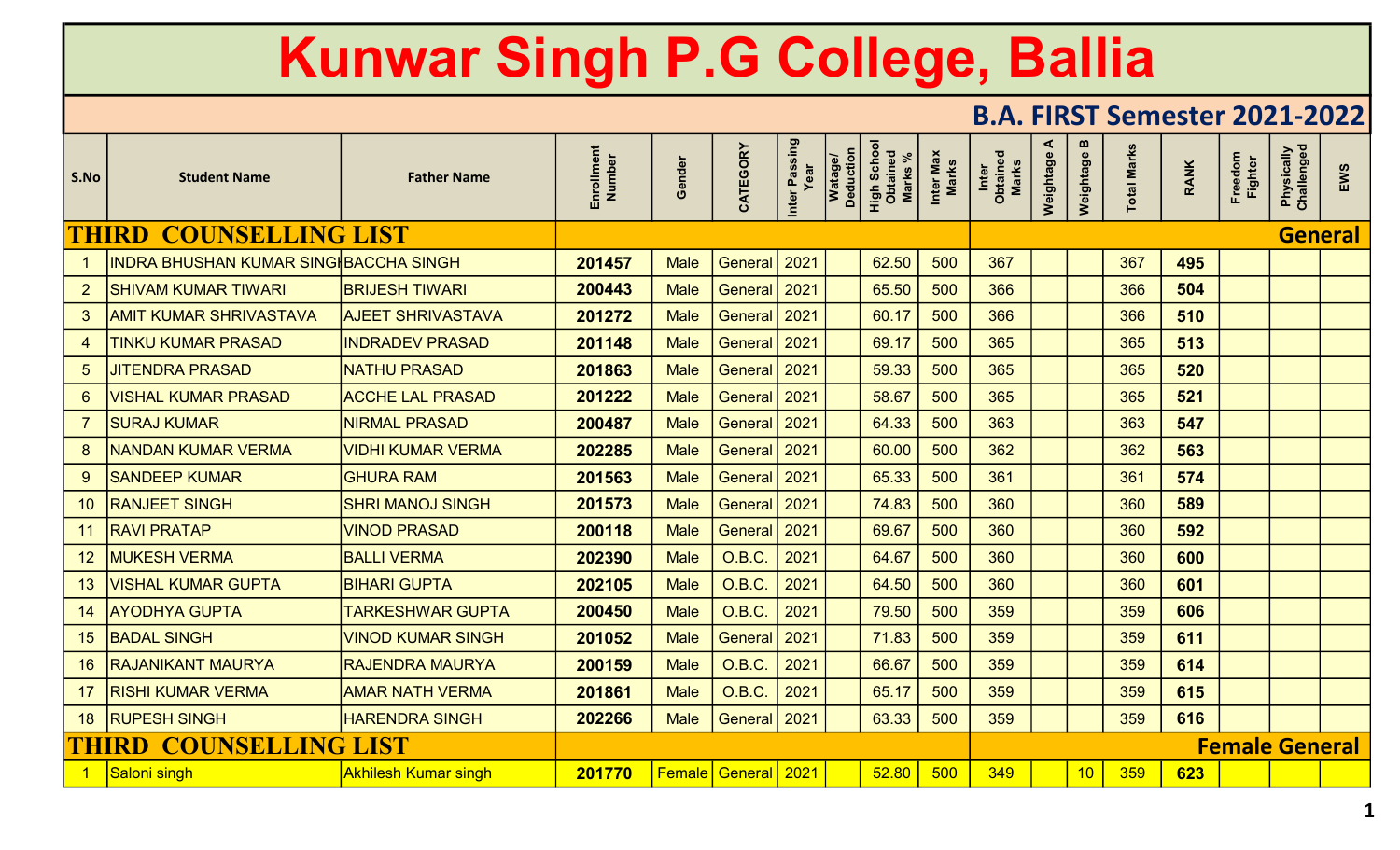|      |                                         |                       |               |      |                       |      |   |                               |       | D.A. TINJI JEHIESIEI ZUZI-ZUZZI |                |                                      |     |              |                             |                                                               |             |  |
|------|-----------------------------------------|-----------------------|---------------|------|-----------------------|------|---|-------------------------------|-------|---------------------------------|----------------|--------------------------------------|-----|--------------|-----------------------------|---------------------------------------------------------------|-------------|--|
| S.No | <b>Student Name</b>                     | <b>Father Name</b>    | Enroll<br>Num |      | m<br>ш<br>$\mathbf c$ | __   | o | 0 <sub>0</sub><br><u>.ඉ ධ</u> | ا سوا |                                 | $\overline{9}$ | $\mathbf{m}$<br>ಠಾ<br>$\overline{5}$ |     | $\checkmark$ | $\frac{e}{E}$ $\frac{E}{E}$ | $\geq 7$<br>o.<br>ပ<br>$\overline{a}$<br>$\frac{1}{2}$<br>ن ≏ | ш           |  |
|      | <b>COUNSELLING LIST</b><br><b>THIRD</b> |                       |               |      |                       |      |   |                               |       |                                 |                |                                      |     |              |                             |                                                               | <b>S.T.</b> |  |
|      | <b>AMAN KUMAR PRASAD</b>                | <b>KAMLESH PRASAD</b> | 200748        | Male | S.T                   | 2021 |   | 78.83                         | 500   | 357                             |                |                                      | 357 | 649          |                             |                                                               |             |  |

|    | <b>THIRD COUNSELLING LIST</b> |                            |        |      |      |      |    |       |     |     |   |     |      |  | <b>S.C.</b> |
|----|-------------------------------|----------------------------|--------|------|------|------|----|-------|-----|-----|---|-----|------|--|-------------|
|    | Sanideval paswan              | Sanjay Paswan              | 200336 | Male | S.C. | 2021 |    | 55.33 | 500 | 301 |   | 301 | 1435 |  |             |
| 2  | <b>AJEET KUMAR</b>            | <b>RAJNARAYAN RAM</b>      | 200762 | Male | S.C. | 2021 |    | 53.33 | 500 | 301 |   | 301 | 1436 |  |             |
| 3  | <b>SUJEET KUMAR</b>           | <b>HIRA LAL RAM</b>        | 200849 | Male | S.C. | 2021 |    | 52.83 | 500 | 301 |   | 301 | 1437 |  |             |
| 4  | <b>PRASANT KUMAR RAM</b>      | <b>ISHANKAR RAM</b>        | 202192 | Male | S.C. | 2019 | 10 | 48.00 | 500 | 307 |   | 297 | 1464 |  |             |
| 5  | ANKUSH KUMAR                  | <b>HARI NARAYAN PRASAD</b> | 201274 | Male | S.C. | 2021 |    | 43.60 | 500 | 297 |   | 297 | 1466 |  |             |
| 6  | <b>IGOVINDA</b>               | <b>JEETAN RAM</b>          | 201142 | Male | S.C. | 2021 |    | 51.17 | 500 | 296 |   | 296 | 1471 |  |             |
|    | <b>ROHIT KUMAR</b>            | IVIDHA DEVI                | 201600 | Male | S.C. | 2021 |    | 50.50 | 500 | 295 |   | 295 | 1479 |  |             |
| 8  | <b>RADHELAL RAM</b>           | <b>SHRINIWASH RAM</b>      | 202167 | Male | S.C. | 2021 |    | 46.20 | 500 | 293 |   | 293 | 1494 |  |             |
| 9  | <b>PANKAJ KUMAR</b>           | <b>TARKESHWAR PRASAD</b>   | 202333 | Male | S.C. | 2021 |    | 49.50 | 500 | 292 |   | 292 | 1498 |  |             |
| 10 | <b>JAMIT KUMAR</b>            | <b>KAMESHWER RAM</b>       | 201428 | Male | S.C. | 2020 | 5  | 61.50 | 500 | 289 | 5 | 289 | 1516 |  |             |
|    | <b>RAJKUMAR PASWAN</b>        | <b>WAKILPASWAN</b>         | 201612 | Male | S.C. | 2021 |    | 60.17 | 500 | 287 |   | 287 | 1522 |  |             |

| <b>THIRD COUNSELLING LIST</b> |                             |        |             |                 |      |       |     |     |    |     |     |  | <b>O.B.C.</b> |
|-------------------------------|-----------------------------|--------|-------------|-----------------|------|-------|-----|-----|----|-----|-----|--|---------------|
| <b>NEERAJ PRAJAPATI</b>       | UMESH PRAJAPATI             | 201817 | Male        | O.B.C.   2021   |      | 62.50 | 500 | 359 |    | 359 | 617 |  |               |
| <b>AYUSH KUMAR YADAV</b>      | <b>IGAURI SHANKAR YADAV</b> | 201983 | <b>Male</b> | O.B.C.   2021   |      | 56.50 | 500 | 359 |    | 359 | 621 |  |               |
| <b>IPRADEEP VERMA</b>         | <b>IARJUN VERMA</b>         | 200584 | <b>Male</b> | $O.B.C.$   2021 |      | 56.33 | 500 | 349 | 10 | 359 | 622 |  |               |
| <b>ICHANDAN KUMAR RAJBHAR</b> | <b>VIRENDRA RAJBHAR</b>     | 201718 | <b>Male</b> | O.B.C.          | 2021 | 85.67 | 500 | 358 |    | 358 | 625 |  |               |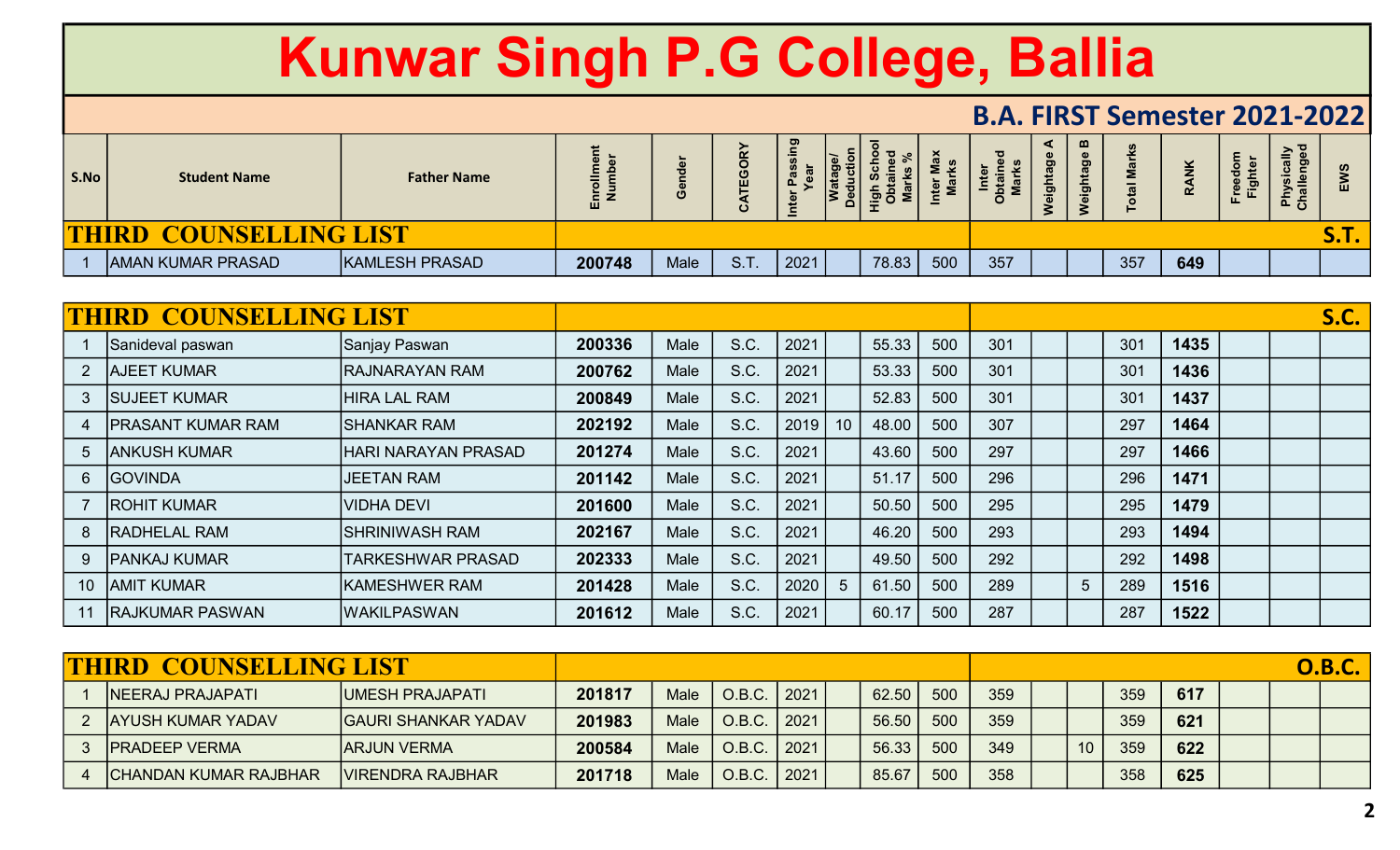| S.No            | <b>Student Name</b>       | <b>Father Name</b>        |        |            | TEGORY<br>$\mathbf{o}$ | assing<br>ear | Ded<br>Iš | $\overline{O}$ $\overline{O}$<br>iga : |     | $\overline{\mathbf{c}}$<br>Inter<br>btain<br><b>Marks</b> | eightage<br>⋧ | $\boldsymbol{\omega}$<br>eightage | ⊢   | $\check{\mathbf{z}}$ | <sup>:</sup> reeu<br>Fighter | Physically<br>Challenged |  |
|-----------------|---------------------------|---------------------------|--------|------------|------------------------|---------------|-----------|----------------------------------------|-----|-----------------------------------------------------------|---------------|-----------------------------------|-----|----------------------|------------------------------|--------------------------|--|
| $5\overline{)}$ | <b>ALOK KUMAR YADAV</b>   | <b>NARENDRA YADAV</b>     | 202447 | Male       | O.B.C.                 | 2021          |           | 77.00                                  | 500 | 358                                                       |               |                                   | 358 | 626                  |                              |                          |  |
| 6               | <b>ISATYENDRA SAHANI</b>  | kamaiksha sahani          | 202184 | Male       | O.B.C.                 | 2021          |           | 73.00                                  | 500 | 358                                                       |               |                                   | 358 | 628                  |                              |                          |  |
|                 | <b>RAHUL KUMAR YADAV</b>  | <b>ACHHELAL YADAV</b>     | 200216 | Male       | O.B.C.                 | 2021          |           | 72.17                                  | 500 | 358                                                       |               |                                   | 358 | 629                  |                              |                          |  |
| 8               | <b>MANISH KUMAR VERMA</b> | <b>SANJAY VERMA</b>       | 200589 | Male       | O.B.C.                 | 2021          |           | 65.67                                  | 500 | 358                                                       |               |                                   | 358 | 636                  |                              |                          |  |
| 9               | <b>Rahul Yadav</b>        | Lallan Yadav              | 202006 | Male       | O.B.C.                 | 2021          |           | 63.50                                  | 500 | 358                                                       |               |                                   | 358 | 639                  |                              |                          |  |
|                 | 10 POONAM                 | IMARKANDEY SHARMA         | 201615 | ∣ Female l | O.B.C.                 | 2021          |           | 62.83                                  | 500 | 358                                                       |               |                                   | 358 | 641                  |                              |                          |  |
|                 | MUKESH KUMAR THAKUR       | <b>JAY PRAKASH THAKUR</b> | 201355 | Male       | O.B.C.                 | 2021          |           | 61.17                                  | 500 | 358                                                       |               |                                   | 358 | 642                  |                              |                          |  |
|                 | 12 SAMIR ANSARI           | MUHAMMAD ALI              | 200144 | Male       | O.B.C.                 | 2021          |           | 61.00                                  | 500 | 358                                                       |               |                                   | 358 | 643                  |                              |                          |  |

|                 | <b>THIRD COUNSELLING LIST</b> |                             |        |             |                                |   |       |     |     |  | <b>Ecomicaly Weaker Section</b> |     |  |            |
|-----------------|-------------------------------|-----------------------------|--------|-------------|--------------------------------|---|-------|-----|-----|--|---------------------------------|-----|--|------------|
|                 | Dipu kumari                   | umashankar singh            | 202128 |             | Female General 2021            |   | 63.17 | 500 | 358 |  | 358                             | 640 |  | <b>Yes</b> |
| $\overline{2}$  | Diksha singh                  | <b>VIJAY SHANKAR SINGH</b>  | 200958 |             | <b>Female General 2021</b>     |   | 66.50 | 500 | 352 |  | 352                             | 763 |  | <b>Yes</b> |
| 3               | <b>JUGANU SINGH</b>           | <b>KAMLA SINGH</b>          | 200475 |             | <b>Female General 2021</b>     |   | 58.17 | 500 | 349 |  | 349                             | 830 |  | <b>Yes</b> |
| 4               | <b>ANCHAL SINGH</b>           | <b>RAJU SINGH</b>           | 201679 |             | <b>Female General 2021</b>     |   | 74.50 | 500 | 346 |  | 346                             | 870 |  | <b>Yes</b> |
| 5               | Sonali singh                  | harimohan singh             | 202151 |             | <b>Female   General   2021</b> |   | 69.00 | 500 | 345 |  | 345                             | 886 |  | <b>Yes</b> |
| 6               | <b>SHILA SINGH</b>            | <b>SUNIL KUMAR SINGH</b>    | 200696 |             | Female   General   2020        | 5 | 83.00 | 500 | 349 |  | 344                             | 896 |  | <b>Yes</b> |
|                 | Tanya                         | Sanjay Singh                | 201656 |             | <b>Female General 2021</b>     |   | 61.50 | 500 | 341 |  | 341                             | 950 |  | <b>Yes</b> |
| 8               | <b>ISWETA RAI</b>             | <b>ANIL KUMAR RAI</b>       | 200812 |             | <b>Female General 2021</b>     |   | 52.20 | 500 | 341 |  | 341                             | 956 |  | <b>Yes</b> |
| 9               | <b>JYOTI SHUKLA</b>           | <b>RAVI SHANKAR SHUKLA</b>  | 200430 |             | Female General 2021            |   | 77.80 | 500 | 340 |  | 340                             | 959 |  | Yes        |
| 10 <sup>°</sup> | <b>ADITYA MISHRA</b>          | <b>SATYA PRAKASH MISHRA</b> | 202406 | <b>Male</b> | General 2021                   |   | 65.50 | 500 | 340 |  | 340                             | 967 |  | <b>Yes</b> |
| 11              | <b>JYOTI RAI</b>              | <b>SOM NATH RAI</b>         | 200944 |             | <b>Female   General   2021</b> |   | 63.17 | 500 | 340 |  | 340                             | 969 |  | Yes        |